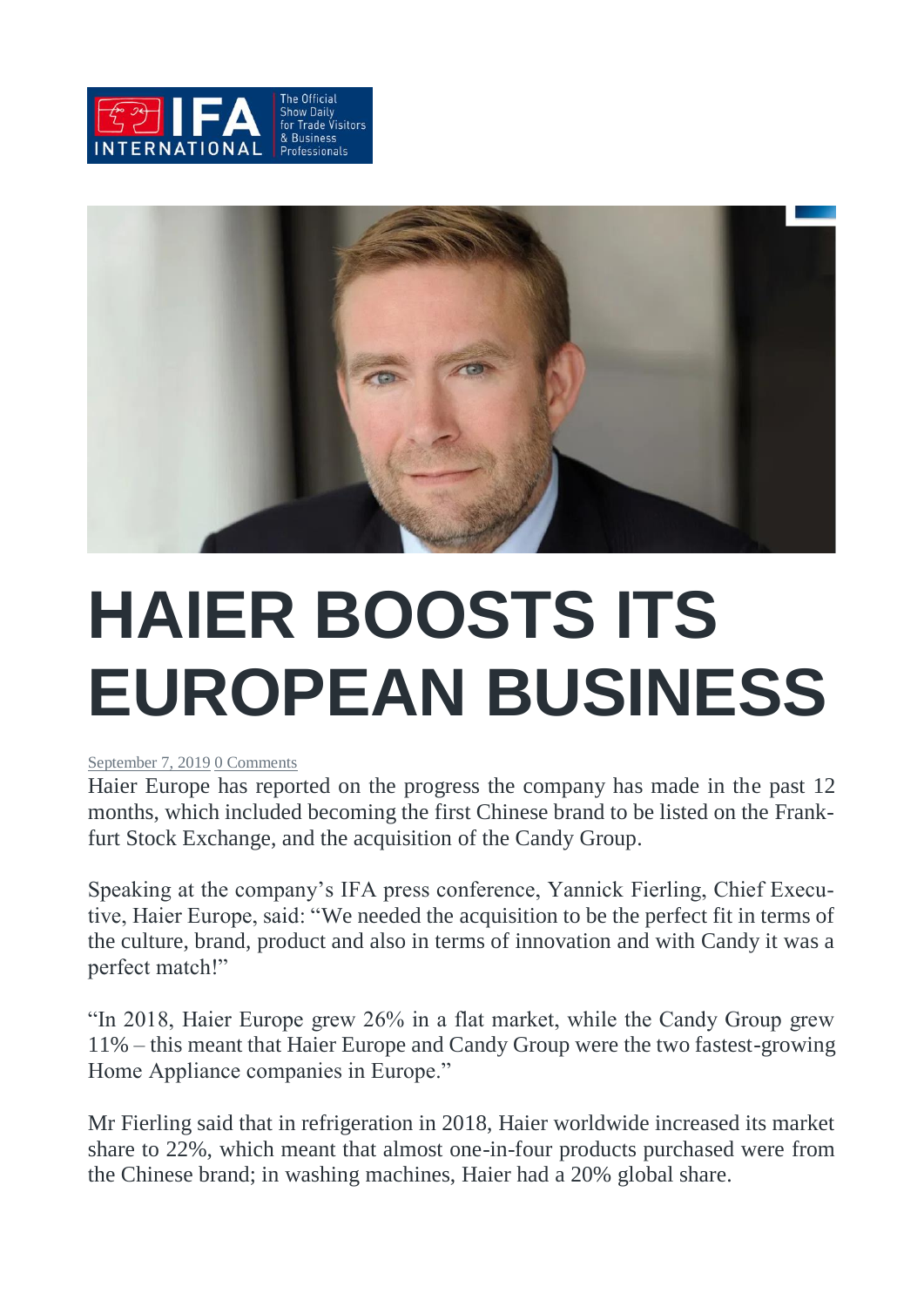Haier has 58 million connected users in China and Candy, at the time of the acquisition, was the European leader in smart appliances, with almost one million connected users. Mr Fierling said that this figure had now grown to around 1.2 million users.

"Candy Group had one million connected users at the time of the acquisition and there are now around 1.2 million," Fierling said. "This has been achieved by adding 3,000 users a day since the acquisition."

At IFA, the 3,000sq m Haier stand is home to the three brands – Haier, Candy and Hoover.

"Haier Europe, with its three brands, has the biggest range of household appliances in Europe and visitors to the stand at IFA will see that we can offer a true ecosystem to consumers."

Hall 3.1, Stand 102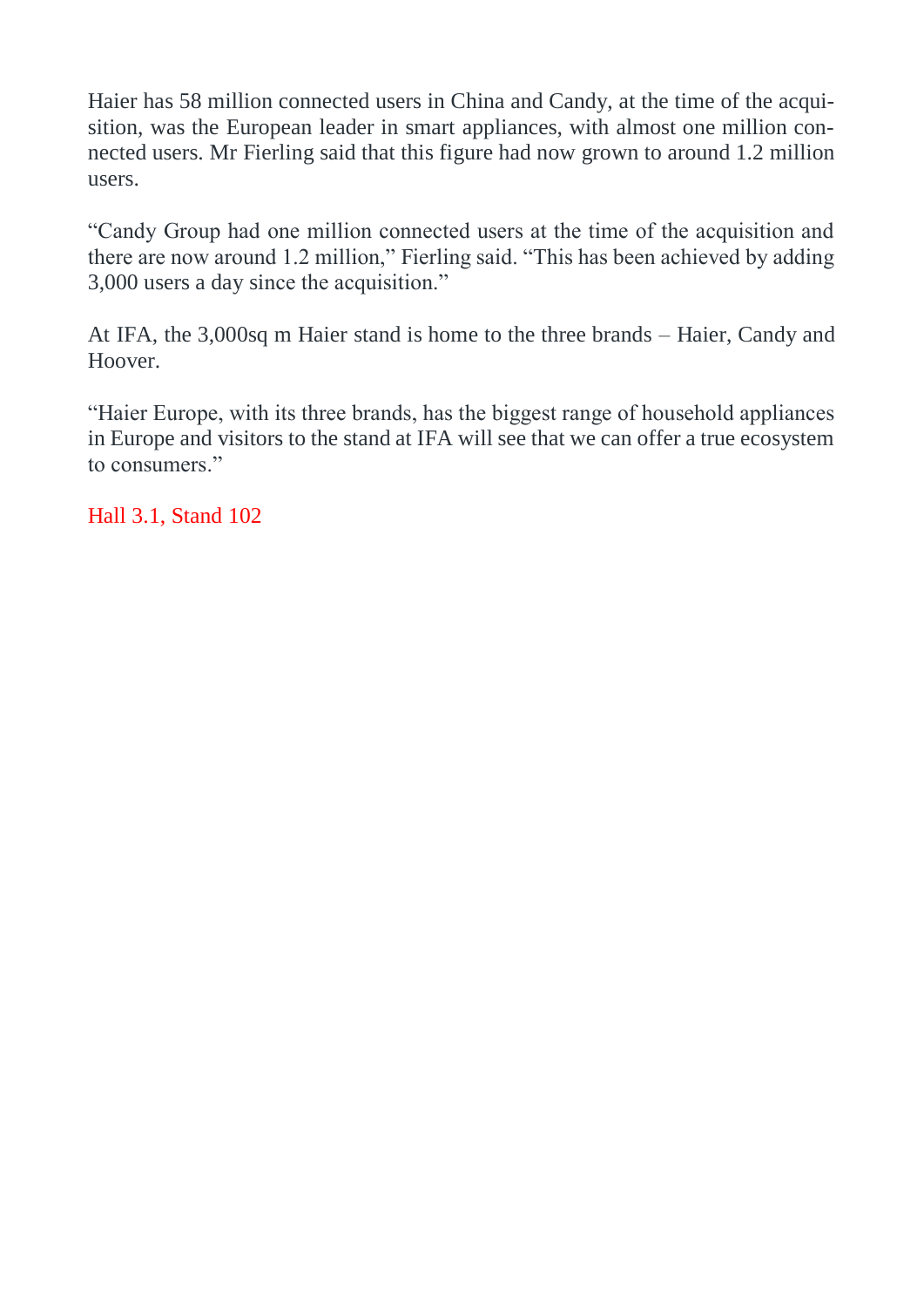



# **HAIER'S CANDY ACQUISITION STRENGTHENS ITS EUROPEAN FOOTPRINT**

**Yannick Fierling – CEO – Haier Europe talks strategy… and about this year's star products**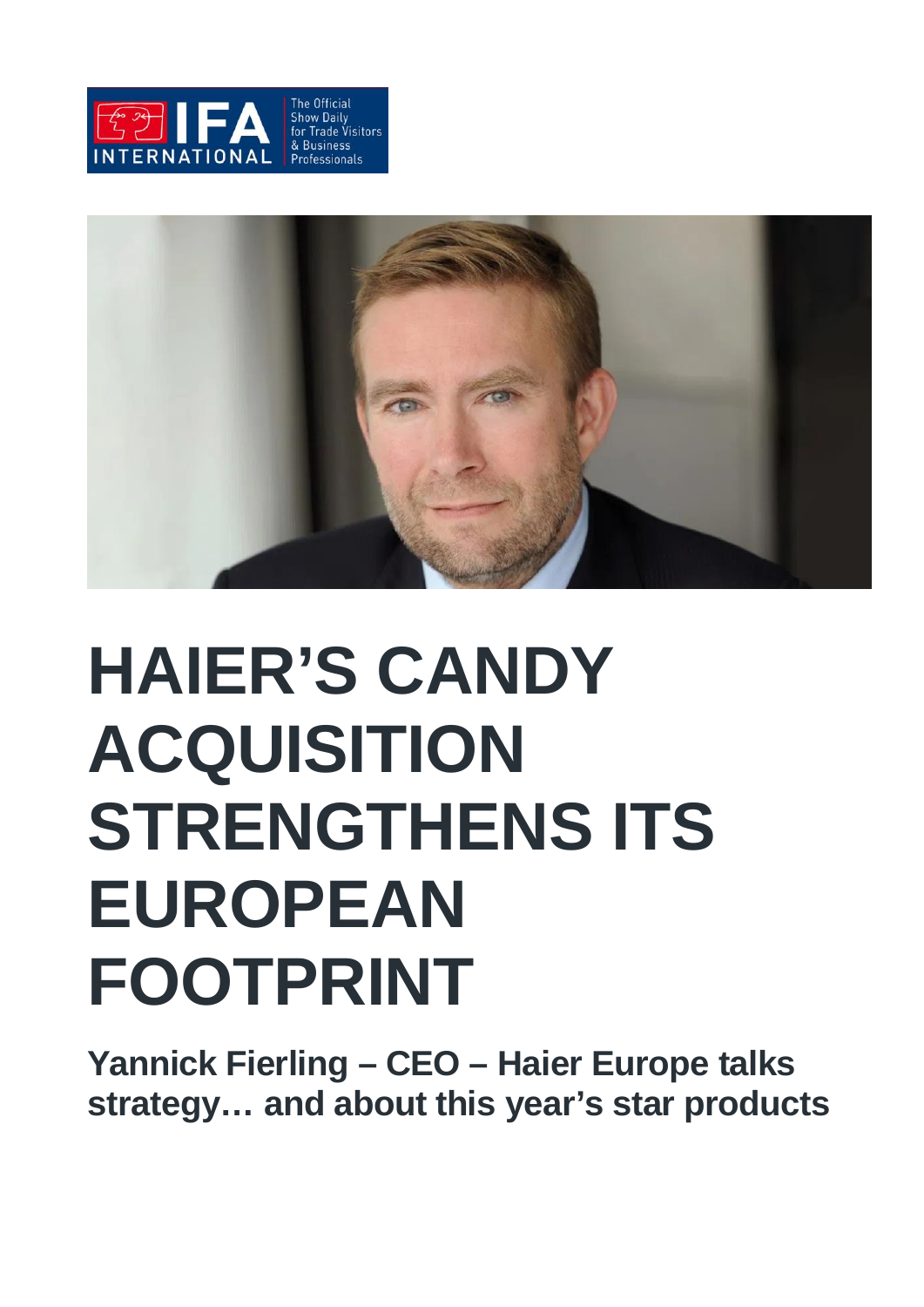**China's Haier is one of the world's fastest-growing household appliance firms. In this interview, Haier Europe CEO Yannick Fierling discusses the company's priorities at IFA Berlin and explains the rationale for its Candy Group acquisition. We asked him to us about Haier's strategy in Europe since this takeover.**

Haier strives for a leadership position in terms of market share and geographic spread. Thanks to Candy Group, Haier can now aim to reach the first position in Europe, where currently it ranks 5th in terms of revenues.

In terms of strategy, Candy Group sums up all the characteristics Haier was looking for in a partner to develop its presence in the European market and to pursue its goals: a long history of success, a consolidated presence in the market and a strong attitude towards innovation through distinctive skills.

## ONE REFRIGERATOR OUT OF FOUR AND ONE WASHING MACHINE OUT OF FIVE SOLD GLOBALLY IN 2018 WERE MADE BY HAIER

We also considered the synergies generated by the integration between product families, the common focus on IoT strategy and also cultural affinities. Haier and Candy Group share an entrepreneurial and innovative approach to the market and consumers. These affinities, combined with Haier's track record of acquisitions such as Fisher & Paykel in Australia and GE Appliances in the US, contributed to ease integration. As a result, a strong synergy has been created, allowing the combined group to span all market segments and geographies.

### *What were the key aims of joining forces with Candy's management team?*

Haier respects the history of Candy Group and considers the management team and workforce inherited with this acquisition as precious assets. The Haier business model relies on entrepreneurial spirit, agility, and on giving everyone the possibility to contribute to the success of the company. This is what Haier found in Candy as well: a very entrepreneurial company, with a dynamic and empowered management who immediately had a good fit with our philosophy.

#### *Candy, while having Italian roots, is investing in facilities in Turkey. Can you tell us more about this?*

Over time, Candy Group established different production facilities in Europe and abroad: each site has a different purpose, even if the historical site in Brugherio, Italy, remains strategic – to the point that Haier Europe established its HQ there. Nowadays, the appliance industry is characterised by strong competition, and Europe is the most difficult market: this is why all strategic decisions must be made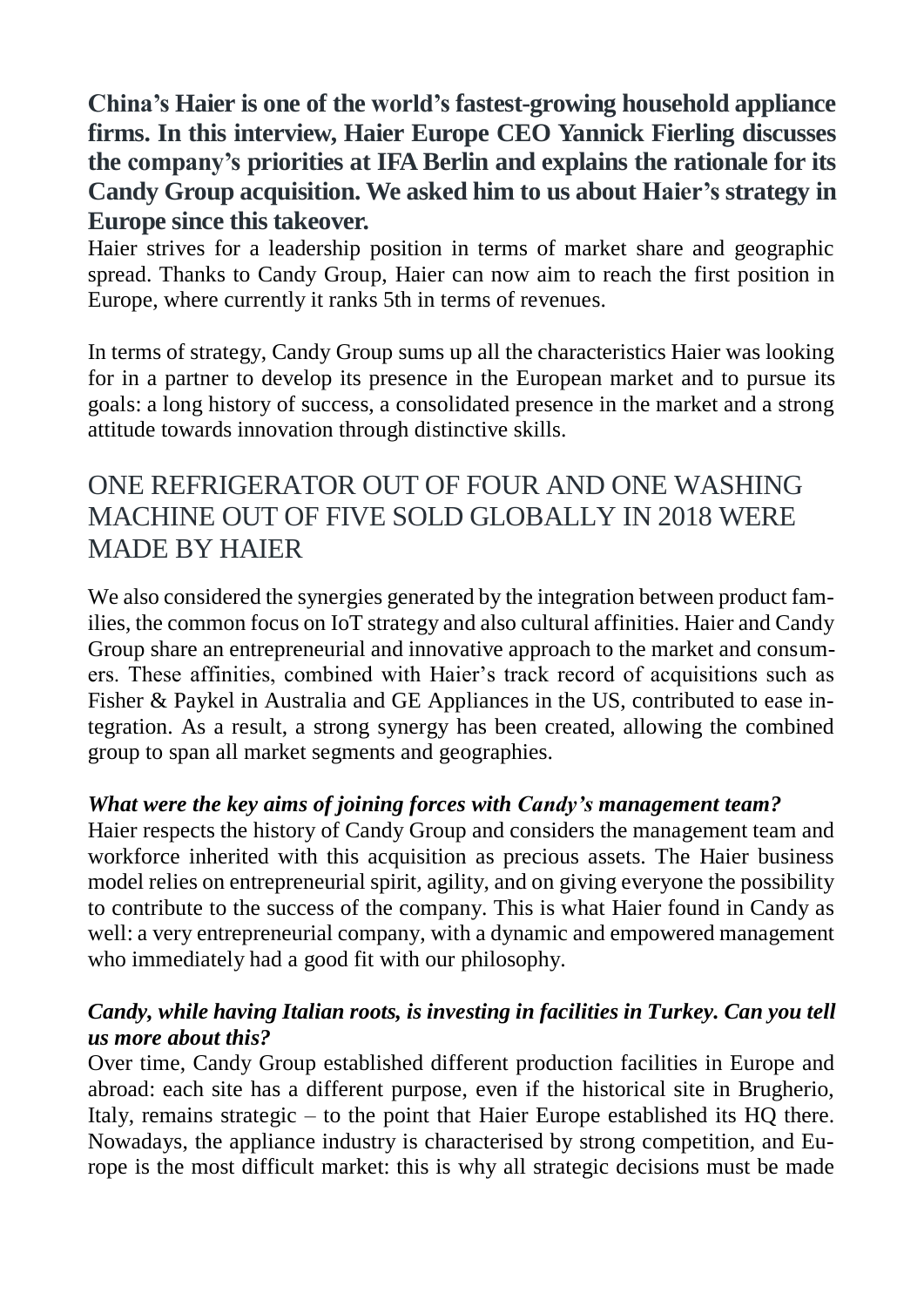with the aim of strengthening our specialisation, maximising our production capabilities and dealing with logistical issues, such as the amount of time and cost of goods transportation between our facilities and the distribution channels. For this reason, we are also opening plants in Russia and investing in our facilities in Western Europe and China, achieving a well-balanced footprint.

### WE AIM TO BECOME THE NUMBER ONE IN IOT IN EU-ROPE, REACHING THE MOST COMPLETE RANGE OF CON-NECTED APPLIANCES BY 2022

#### *What are your flagship products at IFA this year?*

Haier is the world leader in major household appliances. To give everyone a perspective that goes beyond figures, one refrigerator out of four and one washing machine out of five sold globally in 2018 were made by Haier. As such, IFA is the ideal stage to present our product range in each market segment.

In detail, Haier has an entire area dedicated to high-end food preservation for cooling thanks to Fresher Techs, as well as a complete, new built- in range that signals the debut of the brand in the premium segment of the market. Coming to washing, we are presenting a line of products equipping I-Refresh technologies, aimed to take care of the laundry at home in a professional way. Candy is keeping up its smart and Italian style, presenting in the cooking area a full range of connected ovens; while the protagonist of washing is the Rapido range, with its nine quick programmes linked to an App called Snap&Wash, which helps you choose the best washing programme by just taking a picture of your laundry. For cooling, Candy proposes Convivio, conceived to give more flexibility in the use of fridge space with a two-door solution.

Finally, Hoover proposes trustworthy products like our vacuum cleaner H-FREE 500, the new compact wi-fi cordless stick; H-KEEPHEAT, the first oven designed to preserve; and a new washing line with H-WASH 500 and H-DRY 500, designed to combine innovative functions with a high energy class and low emissions.

#### *How are your smart home solutions evolving?*

Haier's position in the Smart Home is not just connecting appliances to users but undergoing a three-step process. First, connecting people to appliances. Second, connecting appliances with each other. Third, creating an ecosystem in which appliances are able to talk to other subjects, outside the domestic environment. This means, for example, that the oven will not only interact with the user, suggesting recipes and cooking temperatures, but also dialogue with the fridge to know which products are available for cooking and to automatically order missing products from a shop or an e-commerce platform. We definitely believe this will happen in a few years and that the smart home will grow exponentially so as to become the